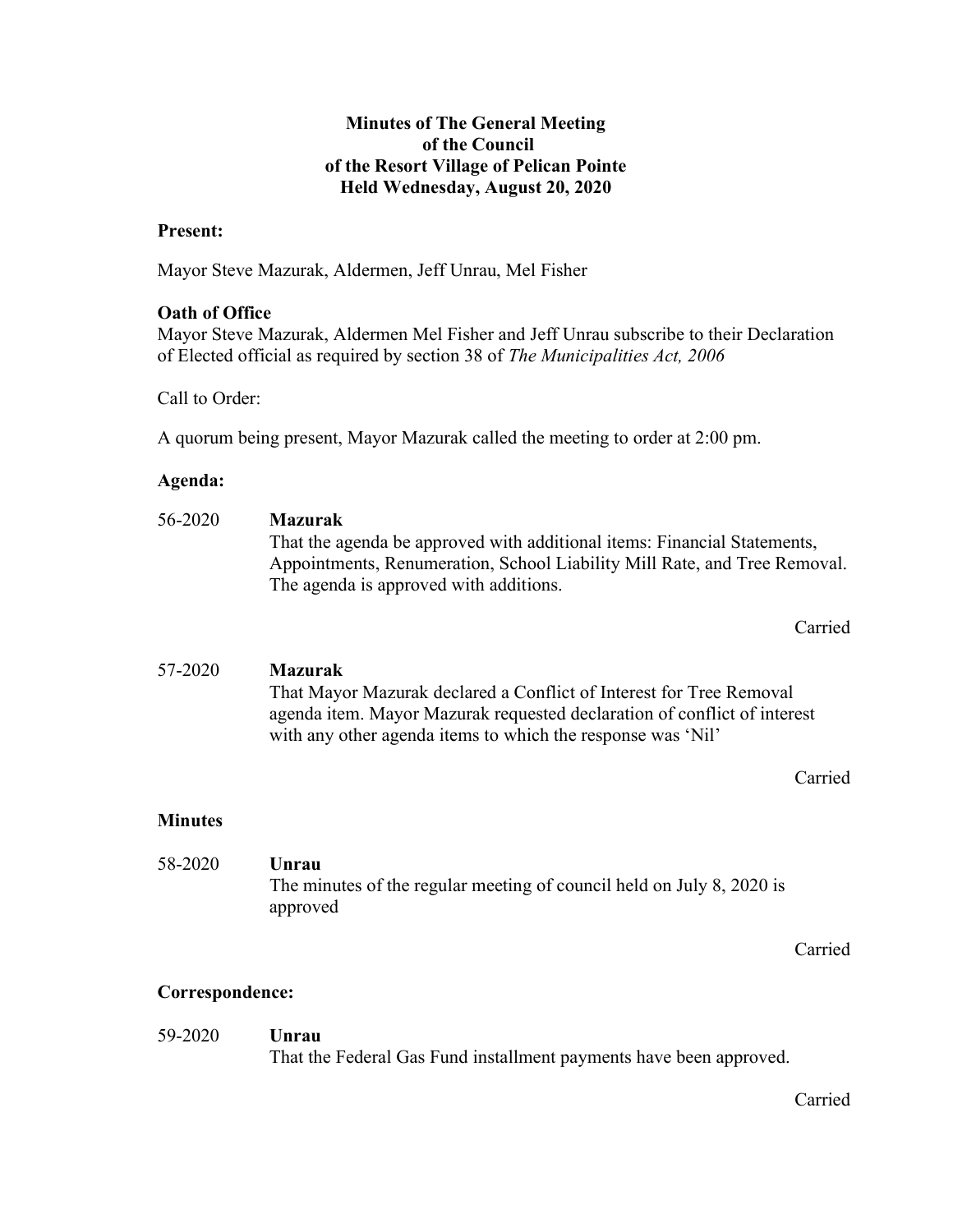$\overline{a}$ 

|                                                 | <b>Request Repairs to Retaining Wall Repairs</b>                                                                                                                                                                                          |
|-------------------------------------------------|-------------------------------------------------------------------------------------------------------------------------------------------------------------------------------------------------------------------------------------------|
| 60-2020                                         | <b>Mazurak</b><br>That the request to repair the retaining wall adjacent to the Municipal Reserve<br>be approved. Clerk to send letter of approval.                                                                                       |
|                                                 | Carried                                                                                                                                                                                                                                   |
| 61-2020                                         | Unrau<br>That a request to have dust control on the village streets. Council approved<br>adding oil to Richards Street for 2020.                                                                                                          |
|                                                 | Carried                                                                                                                                                                                                                                   |
| <b>Accounts Payable</b>                         |                                                                                                                                                                                                                                           |
| 62-2020                                         | <b>Fisher</b><br>That the accounts payable be accepted as presented.                                                                                                                                                                      |
|                                                 | Carried                                                                                                                                                                                                                                   |
| <b>New Business:</b><br><b>Property Cleanup</b> |                                                                                                                                                                                                                                           |
| 63-2020                                         | Unrau<br>That Council will make inspections of property on August 21, 2020 for<br>properties that require attention.                                                                                                                      |
|                                                 | Carried                                                                                                                                                                                                                                   |
| <b>MEEP Grant</b>                               |                                                                                                                                                                                                                                           |
| 64-2020                                         | <b>Mazurak</b><br>That Council approves amending the project plan for Road Improvements to<br>also include the oiling of the streets for dust control and purchasing of<br>additional speed bumps to be submitted under the MEEP program. |

Carried

#### 2019 Financial Statements

65-2020 Fisher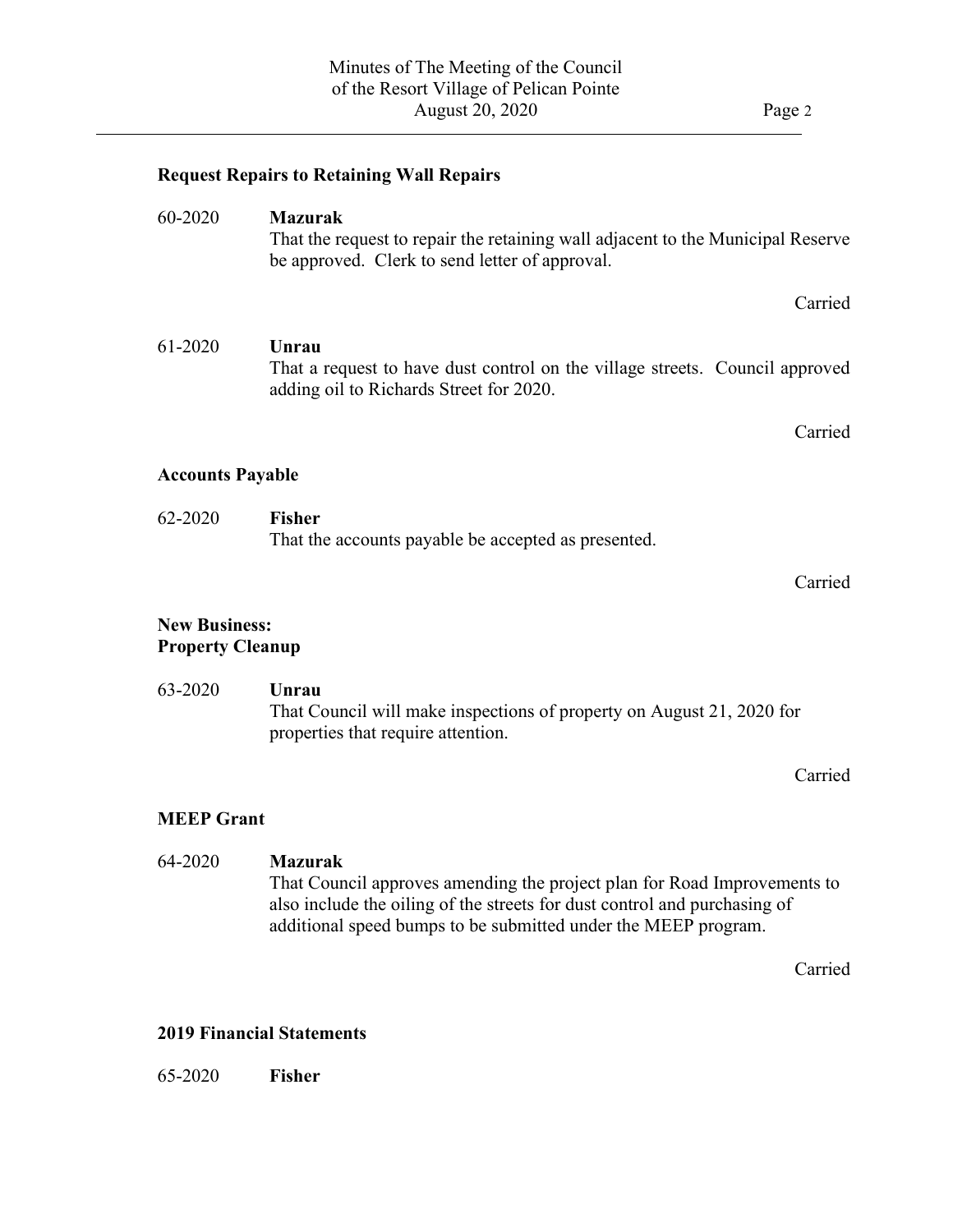That the clerk presented the audited financial statements for the resort village, prepared by Priority Accounting Service. Council approves the statements and advised the clerk they may be sent to Government Relation and posted on our website.

Appointments

 $\overline{a}$ 

- 66-2020 Mazurak That Mel Fisher be appointed as Deputy Mayor for the Resort Village of Pelican Pointe
- 67-2020 Mazurak The Councilor Jeff Unrau be appointed as Property Inspector for the Resort Village of Pelican Pointe

Carried

Carried

Carried

#### Renumerations

68-2020 Fisher That council will be paid \$125.00 per month and will also receive payment for committee/conference meeting of \$35.00 for a half day meeting and \$75.00 for a full day plus per diem expenses.

Carried

## School Tax Mill Rate

## 69-2020 Unrau

 That correspondence has been received that the school tax mill rate for residential property will be 4.12 mills for 2020.

Carried

## Tree Removal

69-2020 Unrau Mayor Mazurak declared a conflict of interest and removed himself from the meeting at 3:30 and returned at 3:40. It was approved to have a tree removed on the road allowance on Pelican Drive to allow for better access.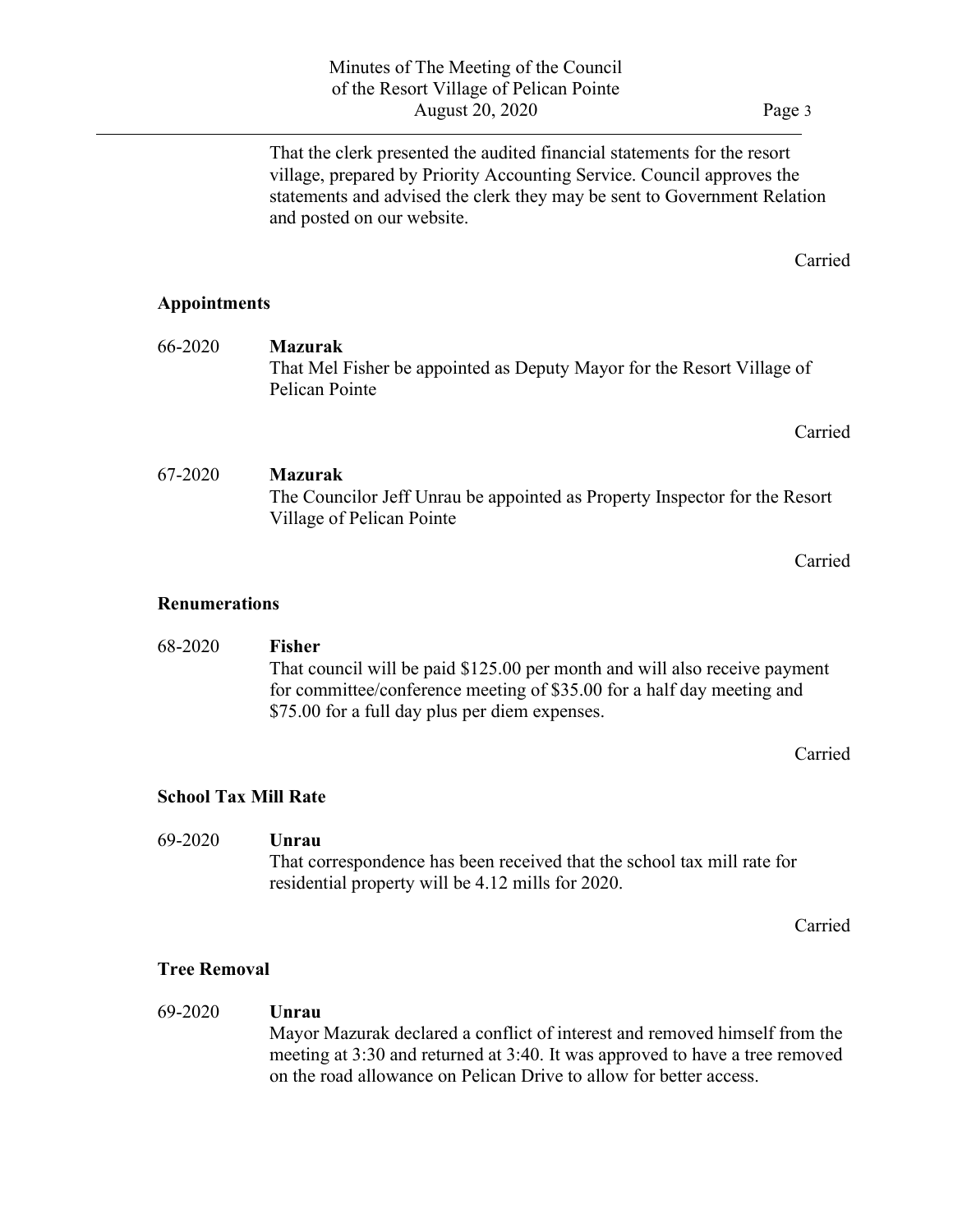#### Carried

#### Old Business: Boat Launch

## 70-2020 Mazurak

 $\overline{a}$ 

 That a notice should be placed on the website reminding residents to exercise caution when using the boat launch as the cement is very slippery from the algae.

Carried

## Public Disclosure

## 71-2020 Fisher

 The council for the Resort Village of Pelican Pointe confirms the resort village meets the following eligibility requirements to receive the Municipal Revenue Sharing Grant:

- Submission of the 2019 Audited Financial Statement to the Ministry of Government Relations
- In Good standing with respect to the reporting and remittance of Education Property Taxes
- Adoption of Council Procedures Bylaw
- Adoption of an Employee Code of Conduct; and
- All members of council have filed and annually updated their Public Disclosure Statements as required; and

That we authorize the clerk to sign the Declaration of Eligibility and submit to the Ministry of Government Relations.

## Order to Remedy – Cottage Demolition

#### 72-2020 Unrau

That the clerk should send a registered letter to the resident advising them that the village will be advertising for Tenders to demolish the cottage. All personal items should be removed as soon as possible.

Carried

## Next Meeting

## 73-2020 Unrau

Next meeting is scheduled for September 9, 2020

Carried